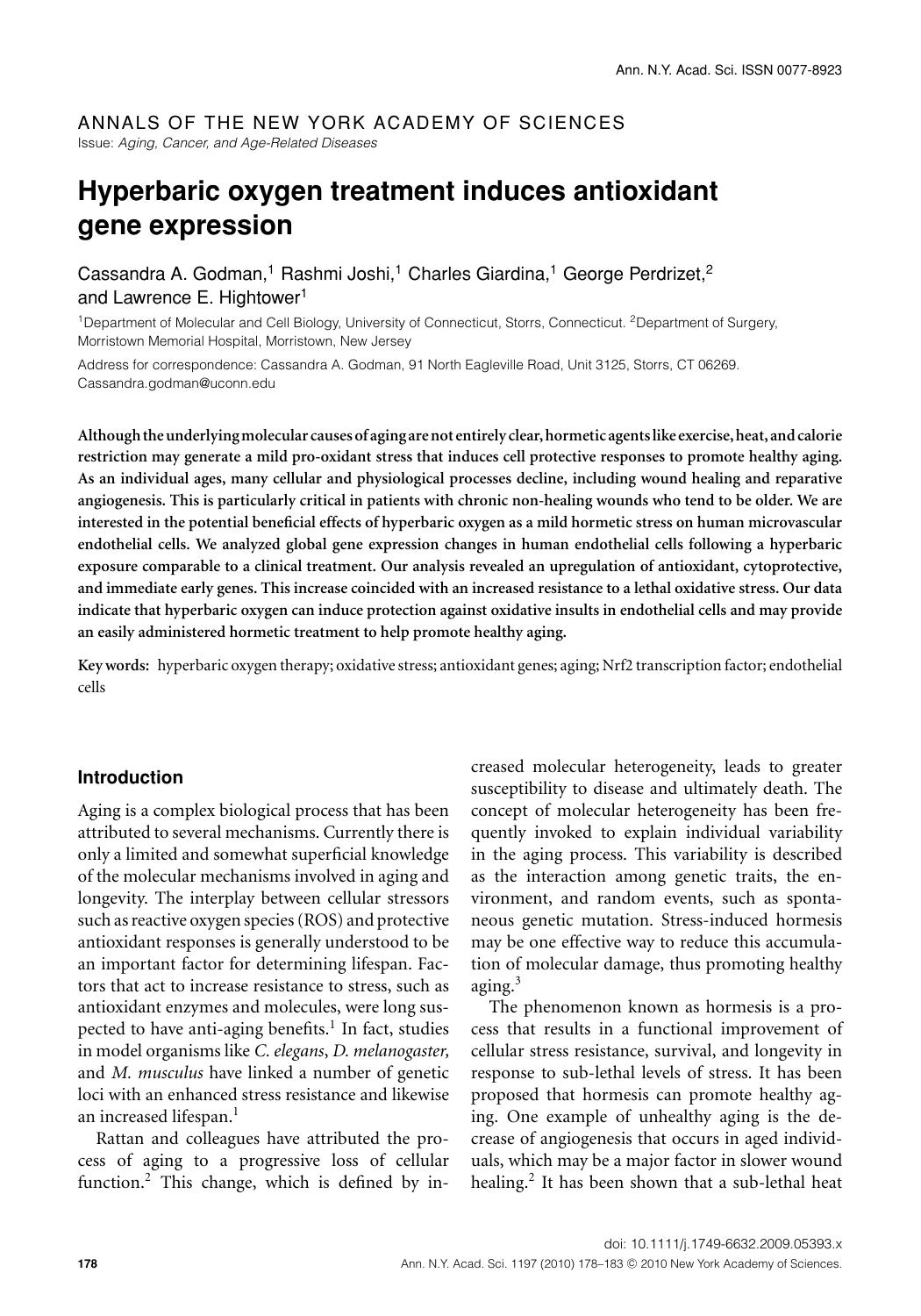stress to vascular endothelial cells improves the formation of vascular tubules *in vitro*, which should accelerate angiogenesis and improve wound-healing capabilities.<sup>4</sup>

The most widely employed hormetic stresses include exercise, calorie restriction, heat stress, and pro-oxidants. Exercise requires an increase in ATP production, which leads to an increased metabolism, resulting in an increased production of ROS. Elevated ROS induces endogenous defense mechanisms such as oxidative damage repair enzymes and antioxidants. The mild oxidative stress generated through regular exercise has been associated with a decreased incidence of ROS-related diseases, such as heart disease, type II diabetes, and rheumatic arthritis.<sup>5</sup> Alternatively, calorie restriction serves to slow metabolism and reduce production of ROS, again leading to reduction in the appearance of ROS-related disease.<sup>6</sup> The first nonhuman primate study of caloric restriction without malnutrition was recently published.<sup>7</sup> This study found that caloric restriction delayed the onset of age-associated diseases such as diabetes, cancer, and cardiovascular disease. Not only is there less ROS produced metabolically, but also, cells in calorierestricted organisms are more efficient in neutralizing ROS using elevated antioxidant defenses. Transient bouts of heat stress have also been shown to increase the lifespan of *C. elegans* and other organisms.<sup>8</sup> While the mechanism by which heat stress prolongs life is still under investigation, one observation our lab has made is that antioxidant genes are induced following a heat stress (unpublished). Finally, pro-oxidants have also been shown to have a hormetic effect on several organisms. Pro-oxidants such as juglone produce low levels of ROS, similar to exercise, which serves to increase endogenous protective mechanisms.<sup>9</sup>

Age-dependent decreases in the activity of antioxidant enzymes have been previously reported.<sup>10,11</sup> Shih and Yen have suggested that changes in Nrf2 expression and MAPK regulation of the Nrf2 pathway are involved in these age-related decreases.<sup>11</sup> Likewise, Suh and colleagues have concluded that the Nrf2 signaling pathway is able to be activated upon treatment with lipoic acid in aged rats, suggesting that restoration of this protective pathway may be an effective means of slowing the aging process. $^{12}$ This key observation is important to our study because it raises the possibility that hyperbaric oxygen therapy could reverse age-related declines in antioxidant and detoxification enzymes. Because the Nrf2 signaling pathway has the potential to activate over 200 antioxidant and cytoprotective genes in a variety of cells and tissues, it could reduce the incidence of ROS-induced, age-related diseases, effectively promoting healthy aging.

Hyperbaric oxygen (HBO) therapy has recently been promoted as an approach to slow aging. HBO treatment (HBOT) is the medical use of oxygen at higher than 1 atmosphere (atm) of pressure. The therapeutic principle behind HBO stems from increasing the partial pressure of oxygen in the tissues of the body. In addition, HBO increases the oxygen-carrying capacity of blood plasma beyond those achievable under normobaric conditions. Currently it is used to treat CO poisoning, delayed radiation injuries, decompression sickness, as well as non-healing diabetic wounds and others.13 Furthermore, HBO preconditioning has been shown to have hormetic effects on stress resistance and can increase the longevity of *C. elegans*. <sup>14</sup> Although the mechanism through which HBO increases longevity is unclear, it is likely to be related to the fact that HBO can induce low levels of oxidative stressors like ROS.<sup>15</sup> This low level of ROS could be acting to induce protective gene expression and to help cells and tissues manage various environmental and endogenous stressors more efficiently.

We wanted to address this possibility using human microvascular endothelial cells as our model system to study the effects of HBO. These cells are a direct target of HBO during wound healing, and previous research has shown that HBO can increase growth factor expression within the wound site that in turn helps stimulate angiogenesis.<sup>16</sup> To date, studies have been limited to identifying select genes involved in the HBO mechanism. To gain a more global view of the genomic response of human microvascular endothelial cells to HBO, we performed a microarray analysis of gene expression. Using these data, we sought to identify the antioxidant and cytoprotective genes induced by HBO and whether or not their induction could protect cells against lethal oxidant stresses. In addition, we identified the cellular pathways predicted to undergo dramatic changes following HBO treatment, based upon the number of up- and down-regulated genes in each pathway.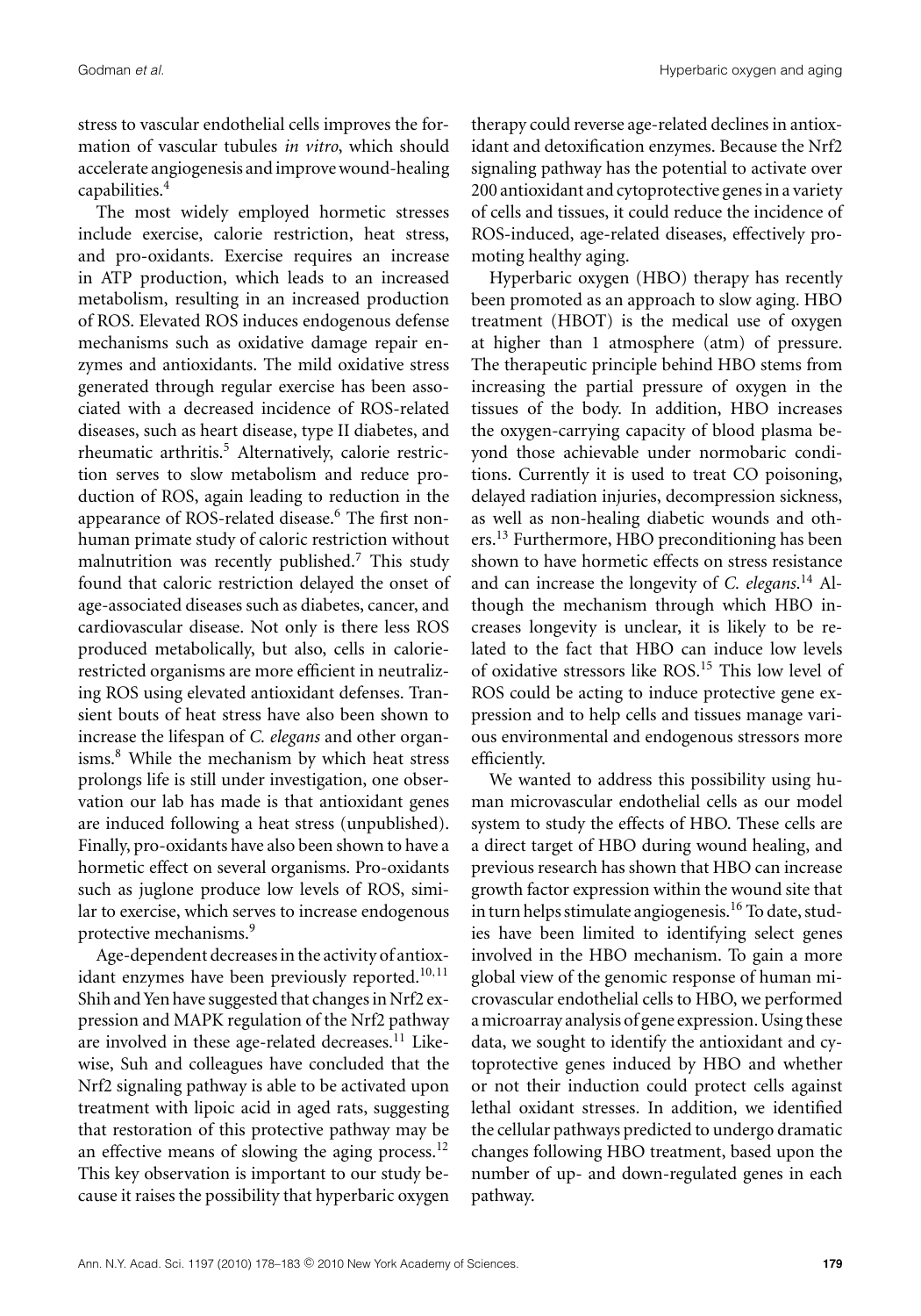

**Figure 1. Experimental design. This figure illustrates the basis of our experimental design.**

# **Experimental design**

The human microvascular endothelial cell line (HMEC-1) was obtained from the Centers for Disease Control and maintained at  $37^{\circ}$ C, 5% CO<sub>2</sub> in MCDB131 media supplemented with 10% FBS, 1% antibiotic/antimycotic, 1 µg/ml hydrocortisone, and 10 ng/ml human epidermal growth factor. Cells were grown to 80–90% confluency and treated with our standard HBO protocol (1 h, 2.4 atm, 100%  $O<sub>2</sub>$ ) in CO<sub>2</sub>-independent media. Control cells received a media change only. mRNA was either extracted immediately following HBO (0 h) or following a 24 h recovery in normal conditions. Resulting RNA was quantified and run on an Illumina microarray (Fig. 1). Intensity values were subjected to normalization and statistical analysis. Results for selected genes were validated using quantitative PCR (qPCR). For the viability assay, cells were exposed to varying concentrations of *t*-butyl hydroperoxide after HBOT and allowed to recover for 16 h in normal culture conditions before being subjected to the MTT assay (Promega, Madison, WI, USA).

# **Results**

Figure 2 illustrates selected results from the microarray. Intensity values from the array were normalized and analyzed using Limma, SAM, or SPH statistical packages to determine differentially expressed genes. Log2 fold-changes for selected cytoprotective genes are shown (left panel). Genes uncovered in this experiment include the 70-kilodalton heat shock protein (HSPA1A), heme oxygenase 1 (HMOX1), and metallothionein 1X (MT1X), which collectively can provide protection from metabolic, proteotoxic, and oxidative forms of stress. Analysis also implicated ERK/MAPK signaling, including the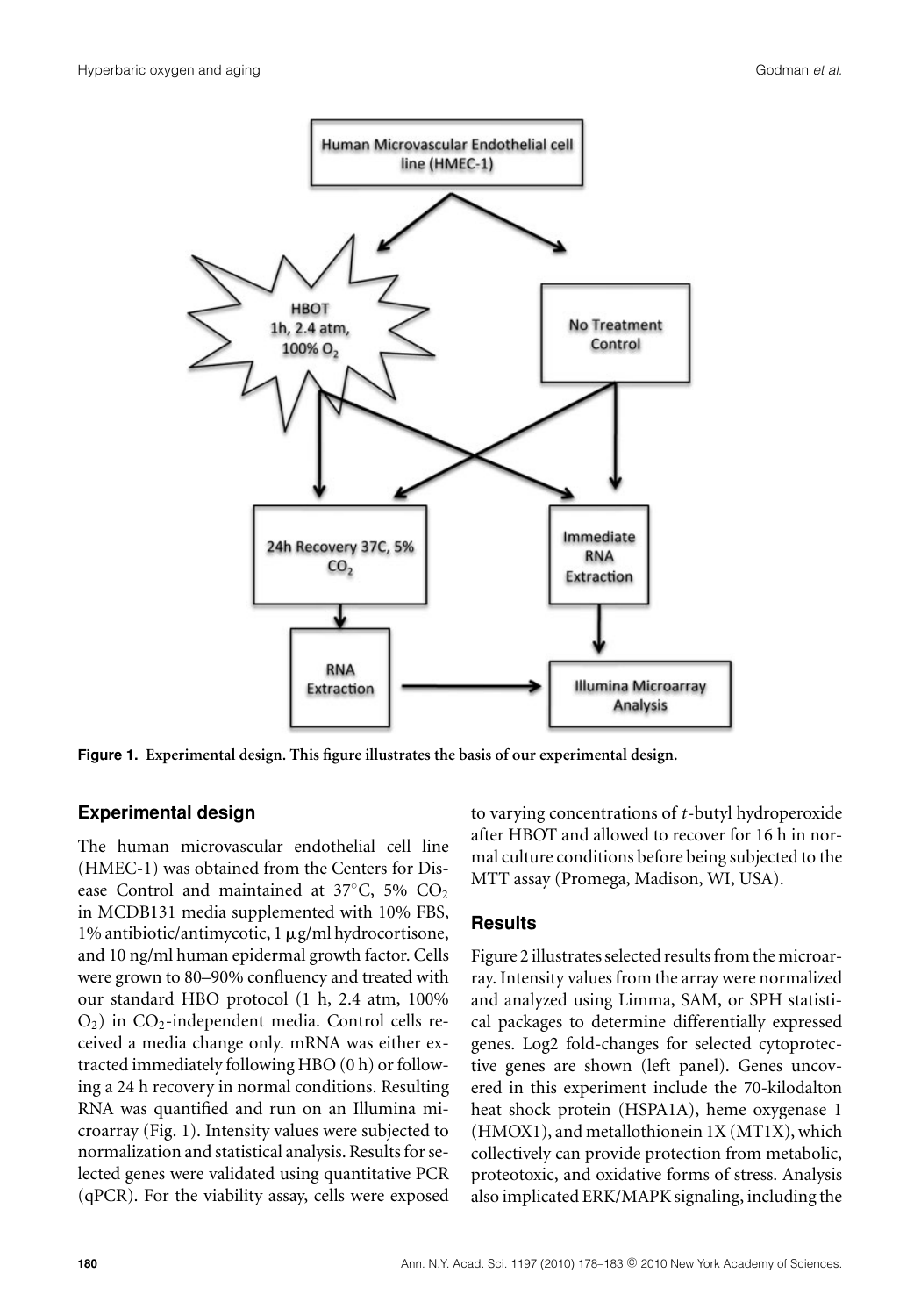

**Figure 2. Activation of cytoprotective genes following HBOT. These graphs show log<sup>2</sup> fold-changes of select antioxidant (***left panel***), cytoprotective (***left panel***), and immediate early (***right panel***) genes among the different treatments and recovery periods.**

activation of a number of immediate early genes that can potentially influence apoptotic signaling (right panel). Further analysis is underway to determine whether these changes affect cell survival.

Figure 3 shows the results of qPCR following HBOT and various recovery periods. HMEC-1 cells were subjected to HBOT and allowed to recover for indicated times before RNA extraction and qPCR. Relative expression for four antioxidant genes is shown ( $P < 0.05$  when compared to control levels). All genes have a peak activation point following HBOT, and most center on the 4 h time point.

Figure 4 illustrates that these changes in gene expression translate to protection against a lethal oxidative stress. HMEC-1 cells were plated and allowed to attach for 48 h, at which time they were subjected to one round of HBO treatment (100%  $O_2$ , 2.4 atm, 1 h) and allowed to recover in normal culture conditions for 16 h. Cells were treated with *t*-butyl hydroperoxide (*t*-butyl OOH) at varying concentrations for 6 h and then analyzed for cell viability using an MTS assay. Cell viability in the HBO-treated cultures was significantly increased under all the conditions tested  $(P < 0.05)$ . HBO preconditioning increased the number of viable cells in the cultures treated with HBO, indicating both a general stimulatory and a protective effect of HBO on endothelial cell viability. These findings raise the possibility that the protection afforded by HBO may arise from the coordinated expression of antioxidant and cytoprotective genes. Major targets for protection by proteins encoded by both groups of genes are likely to be proteins sensitive to oxidative damage, denaturation, and aggregation.

#### **Discussion**

Our results indicate that HBOT can change gene expression in a number of cellular pathways, including the Nrf2, Integrin, and ERK/MAPK pathways. These pathways contain a number of genes that are critical in cellular defense. The functional significance of these gene expression changes is supported by our finding that HBO-treated cells are protected against an otherwise lethal oxidative stress. These findings support the potential benefit of HBO in a number of clinical applications. For example, a pre-conditioning HBO treatment may be an attractive option for patients about to undergo particularly stressful operations, including open-heart surgeries. A recent study has demonstrated the ability of HBO pretreatment to protect humans from acute ischemia during coronary artery bypass grafting procedures employing cardiopulmonary bypass.<sup>17,18</sup> More generally, HBO could be a viable treatment option to slow aging because of its ability to increase endogenous antioxidant enzymes that suppress ROS-induced cellular damage. We have shown that after just one round of HBO, expression of these protective genes increases significantly, and this single treatment protects cells against a ROS insult. Overall, HBO is a relatively low-risk procedure that could be effectively applied as a broader preventative regimen to reduce the effects of aging. Ultimately, we would like to link these cell culture studies with human studies to demonstrate that HBO-induced gene expression changes also occur in patients where they provide a similar level of protection.

Analysis of the gene array data also show that HBO can stimulate proliferation of HMEC-1 cells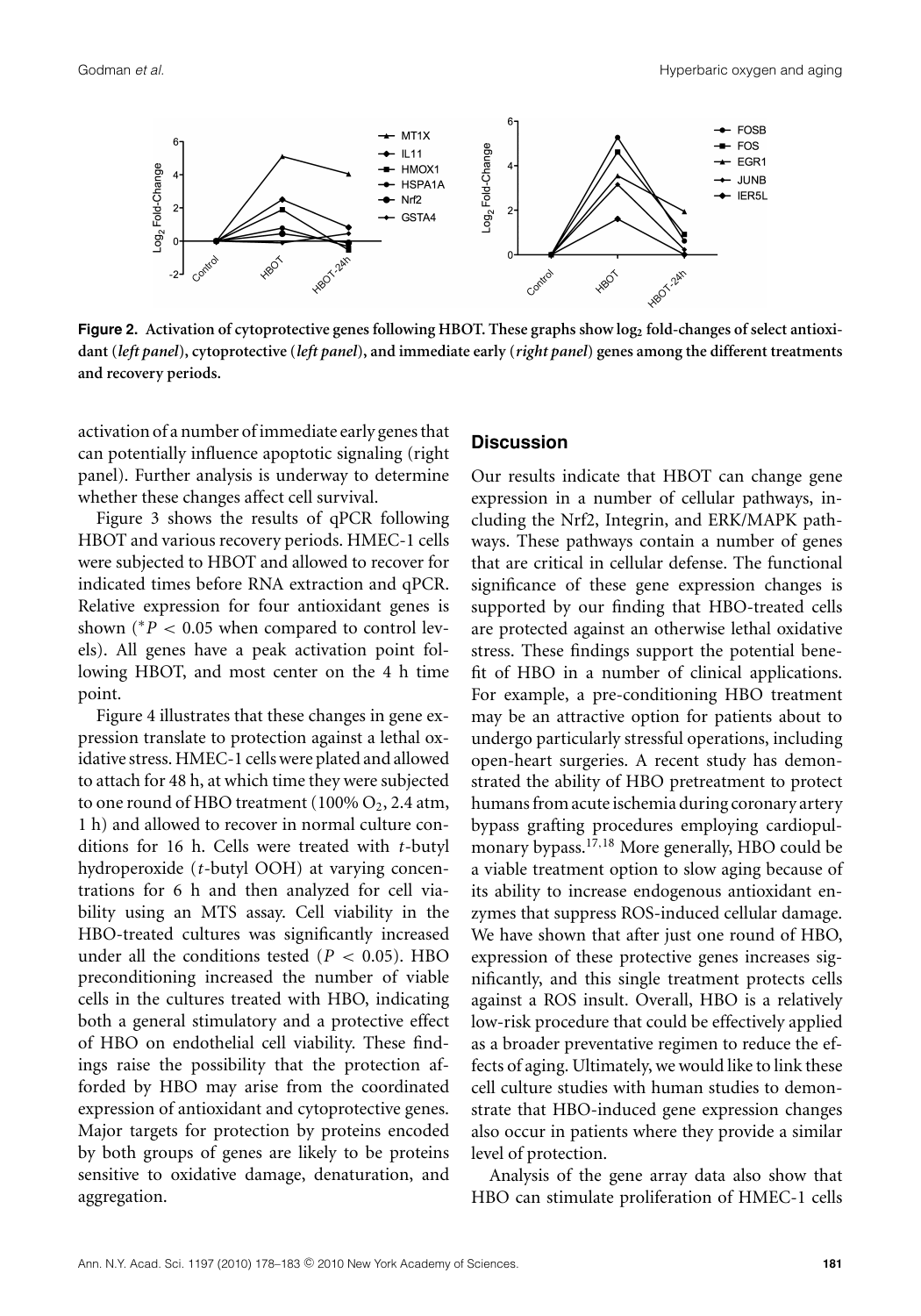

**Figure 3. Validation of gene expression changes at various time points following HBOT. qPCR was used to confirm some gene expression changes seen on the microarray. In addition to confirmation of changes, a time-course study was carried out to determine the optimal activation time following HBOT. Graphs show relative expression compared to control, untreated cells.**



**Figure 4. HMEC-1 cells treated with HBOT were resistant to oxidative stress.** *Left panel* **demonstrates the experimental design. The MTS assay revealed an enhancement of cell growth following HBOT. Cells also treated with** *t***-butyl OOH survived higher concentrations of the oxidant compared to untreated cells (***right panel***).**